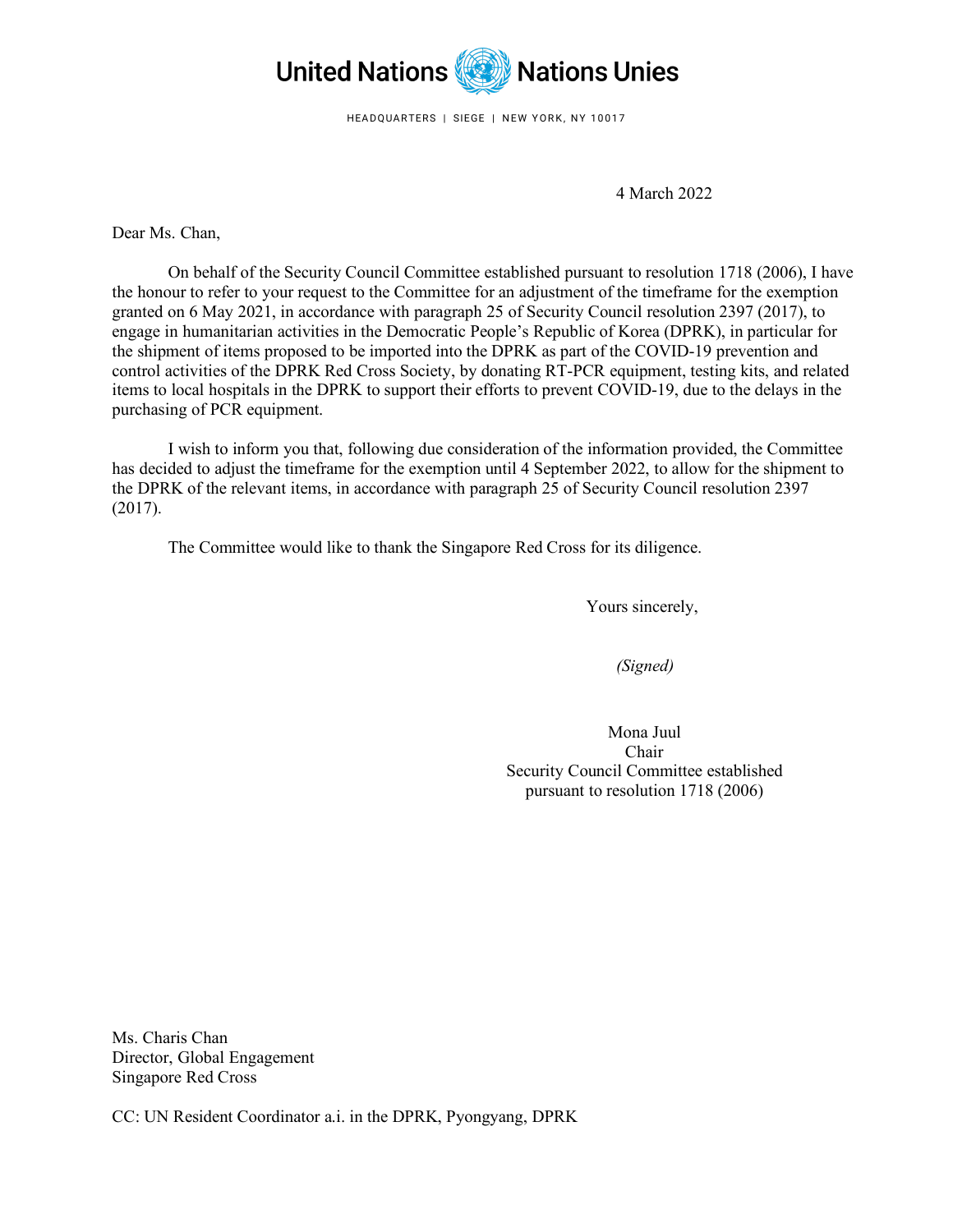**UNITED NATIONS NATIONS UNIES**



POSTAL ADDRESS - ADRESSE POSTALE: UNITED NATIONS, N.Y. 10017 CABLE ADDRESS - ADRESSE TELEGRAPHIQUE: UNATIONS NEWYORK

## 7 May 2021

Dear Mr. Ang,

On behalf of the Security Council Committee established pursuant to resolution 1718 (2006), I have the honour to refer to your letter dated 19 April 2021, conveying to the Committee an exemption request pursuant to paragraph 25 of resolution 2397 (2017), in accordance with Implementation Assistance Notice No. 7, from the Singapore Red Cross to engage in humanitarian activities in the Democratic People's Republic of Korea (DPRK), in particular seeking a humanitarian exemption for items proposed to be imported into the DPRK as part of the COVID-19 prevention and control activities of the DPRK Red Cross Society, by donating RT-PCR equipment, testing kits, and related items to local hospitals in the DPRK to support their efforts to prevent COVID-19.

I have the further honour to inform you that, following due consideration, the Committee has decided to approve the requested exemption in the abovementioned letter, in accordance with paragraph 25 of Security Council resolution 2397 (2017), to transfer the items and services outlined in your letter within the next nine months, which is enclosed in this letter as an attachment. The Committee recommends that, to the best extent practicable, the items be consolidated into three shipments or less, with a view to increasing efficiency of shipping and custom clearance.

The Committee reiterates that the sanctions measures imposed by the Security Council through its resolutions with respect to the DPRK are not intended to bear a negative impact on the people of the DPRK, and the note verbale it issued to all Member States, as well as its press release SC/13113 of 8 December 2017, offer clarifications as regards humanitarian aid to the DPRK. The note verbale further recalls that each Member State must fully implement relevant Security Council measures, while keeping in mind the need to clarify to public and private sector entities in their jurisdiction that, while properly implementing United Nations sanctions, humanitarian activities should not be unduly restricted.

The Committee further supports and approves the Singapore Red Cross engaging in necessary business and financial transactions only for the purchase of goods and services exempted by the Committee and found in the attachment without prejudice to the relevant commercial decisions.

Mr. Desmond Ang Manager Singapore Red Cross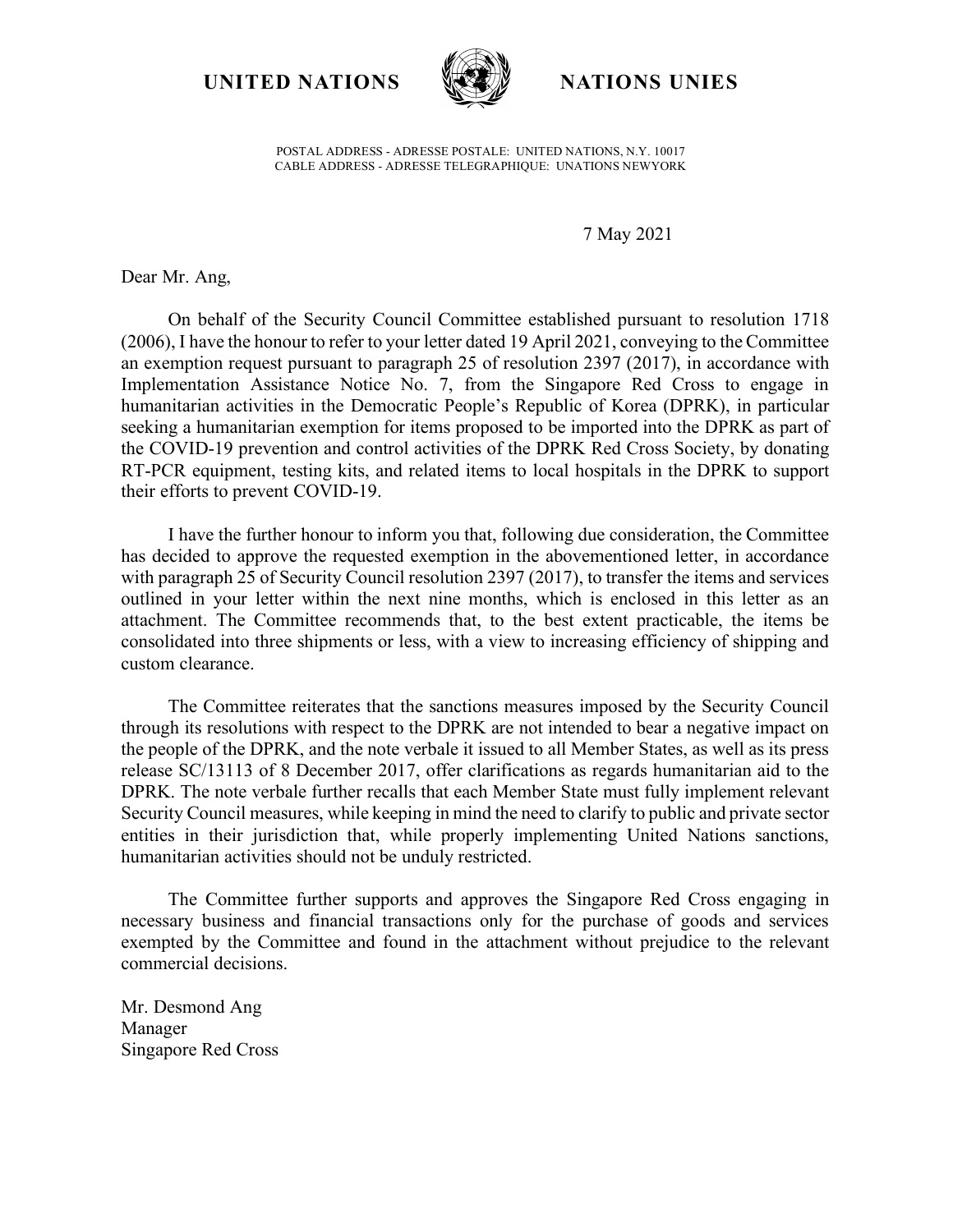At the same time, the Committee requests relevant organizations delivering humanitarian assistance to the DPRK to adhere to the exemption time limit approved by the Committee and fully respect and abide by relevant national laws, regulations, and licensing requirements governing financial and commercial transactions, and shipping and custom clearance conducted in the jurisdictions of affected Member States.

I wish to inform you that this letter and its annex will be published on the 1718 Committee website for the public, including relevant national authorities involved in reviewing the exempted transfers to the DPRK, for a period of nine months.

The Committee would like to thank the Singapore Red Cross for its diligence.

Yours sincerely,

*(Signed)*

Mona Juul Chair Security Council Committee established pursuant to resolution 1718 (2006)

CC: UN Resident Coordinator a.i. in the DPRK, Pyongyang, DPRK

Attachment:

- List of Goods and Services for Transfer to the DPRK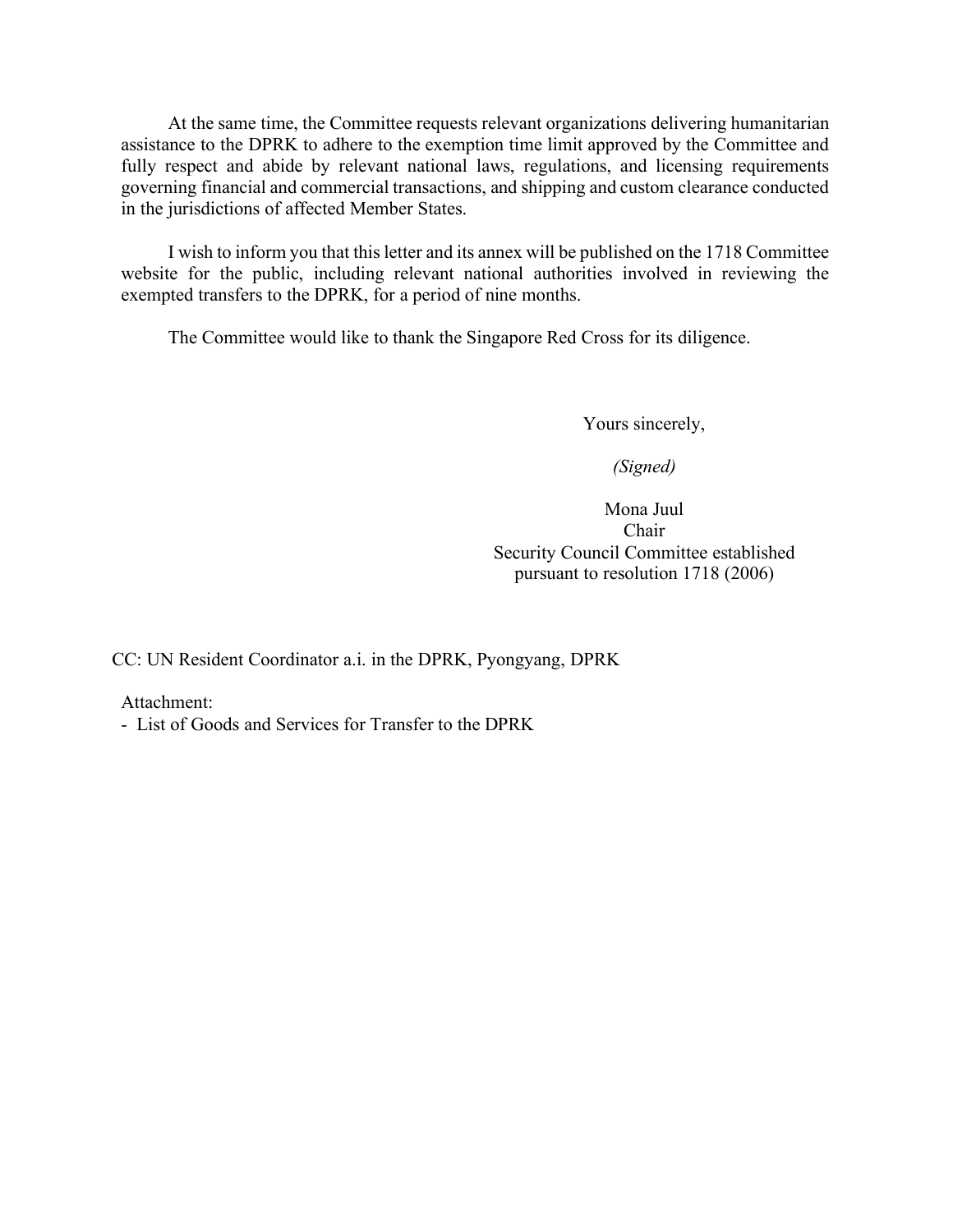## **Annexes to Singapore Red Cross humanitarian exemption**

|        |            | <b>Instrument Type</b> |            |        |
|--------|------------|------------------------|------------|--------|
| 2 Plex | 2 Plex HRM | 5 Plex                 | 5 Plex HRM | 6 Plex |
|        |            |                        |            |        |

| <b>Instrument Parts</b> |         |                                                         | Quantity   |      |      |
|-------------------------|---------|---------------------------------------------------------|------------|------|------|
| <b>Picture</b>          | SAP Nr. | Part                                                    | [required] | [OC] | [1S] |
|                         |         | Zubehör Standard<br><b>Standard Accessoires</b>         |            |      |      |
|                         | 9018903 | 72-Well Rotor<br>(INSTALLED INTO THE UNIT)              | 1          |      |      |
|                         | 9018904 | Locking Ring 72-Well Rotor<br>(INSTALLED INTO THE UNIT) | 1          |      |      |
|                         | 9018907 | 36-Well Rotor                                           | 1          |      |      |
|                         | 9018906 | 36-Well Rotor Locking Ring                              | 1          |      |      |
|                         | 9018905 | Loading Block 96 x 0.2 ml Tubes                         | 1          |      |      |
|                         | 9018901 | Loading Block 72 x 0.1 ml Tubes                         | 1          |      |      |
|                         | 9018908 | Rotor Holder with Allen Key                             | 1          |      |      |
|                         | 981103  | Strip Tubes and Caps, 0.1 ml (250)                      | 1          |      |      |
|                         | 981005  | PCR Tubes, 0.2ml (1000)                                 | 1          |      |      |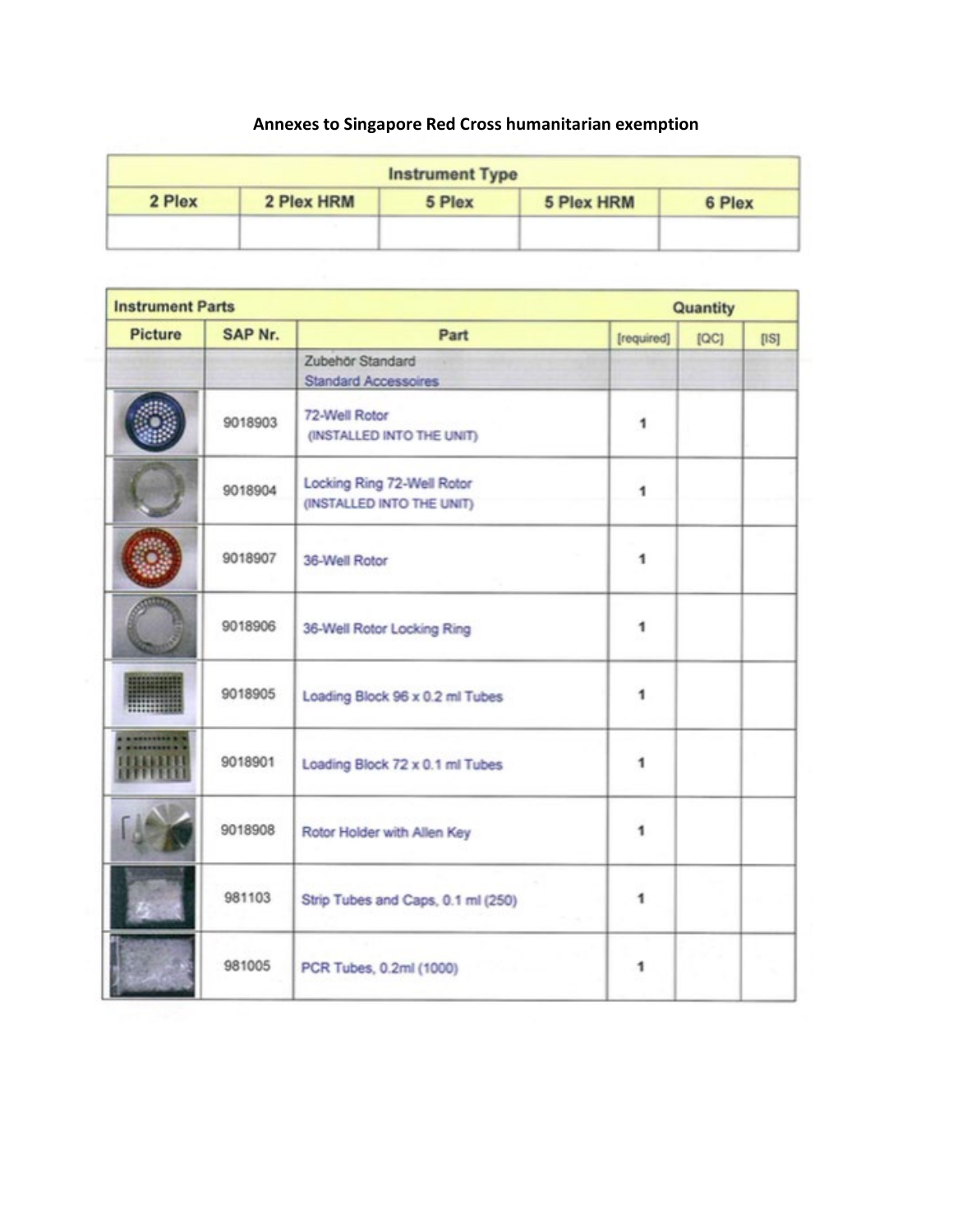## S/N Rotor-Gene Q MDx: PRP-00000181-E



| <b>Instrument Parts</b> |         |                                                                                |            | Quantity |       |  |
|-------------------------|---------|--------------------------------------------------------------------------------|------------|----------|-------|--|
| <b>Picture</b>          | SAP Nr. | Part                                                                           | [required] | [QC]     | [ S ] |  |
|                         | 9020343 | Cable - Serial (RS 232)                                                        |            |          |       |  |
|                         | 9015126 | Power Cord Set International                                                   |            |          |       |  |
|                         | 9020346 | Cable - USB                                                                    |            |          |       |  |
|                         | 9023241 | SOW RGQ Software<br>Version: <b>William Street Street Street Street Street</b> |            |          |       |  |

| Code<br><b>Number</b> | <b>Item Description</b>              | <b>Dimension per</b><br>unit<br>$(L \times B \times H)$ | Weight    | Qty |
|-----------------------|--------------------------------------|---------------------------------------------------------|-----------|-----|
| #9002020              | Rotor-Gene Q MDx 5Plex               | 80 X 60 X 58 CM                                         | 28KG      |     |
| #221415               | QIAprep& Viral RNA UM<br>Kit (600)   | 61.5 X 45.5 X 66<br>MM.                                 | 0.037 KGs |     |
| #221417               | QIAprep& Viral RNA UM<br>Kit (2400)  | 152 X 116 X 107<br>MM                                   | 0.181 KGs |     |
| #222015               | SARS-CoV-2 N1+N2 assay kit<br>(600)  | 63 X 47 X 67 MM                                         | 0.018 KGs |     |
| #222017               | SARS-CoV-2 N1+N2 assay kit<br>(2400) | 63 X 47 X 67 MM                                         | 0.023 KGs |     |